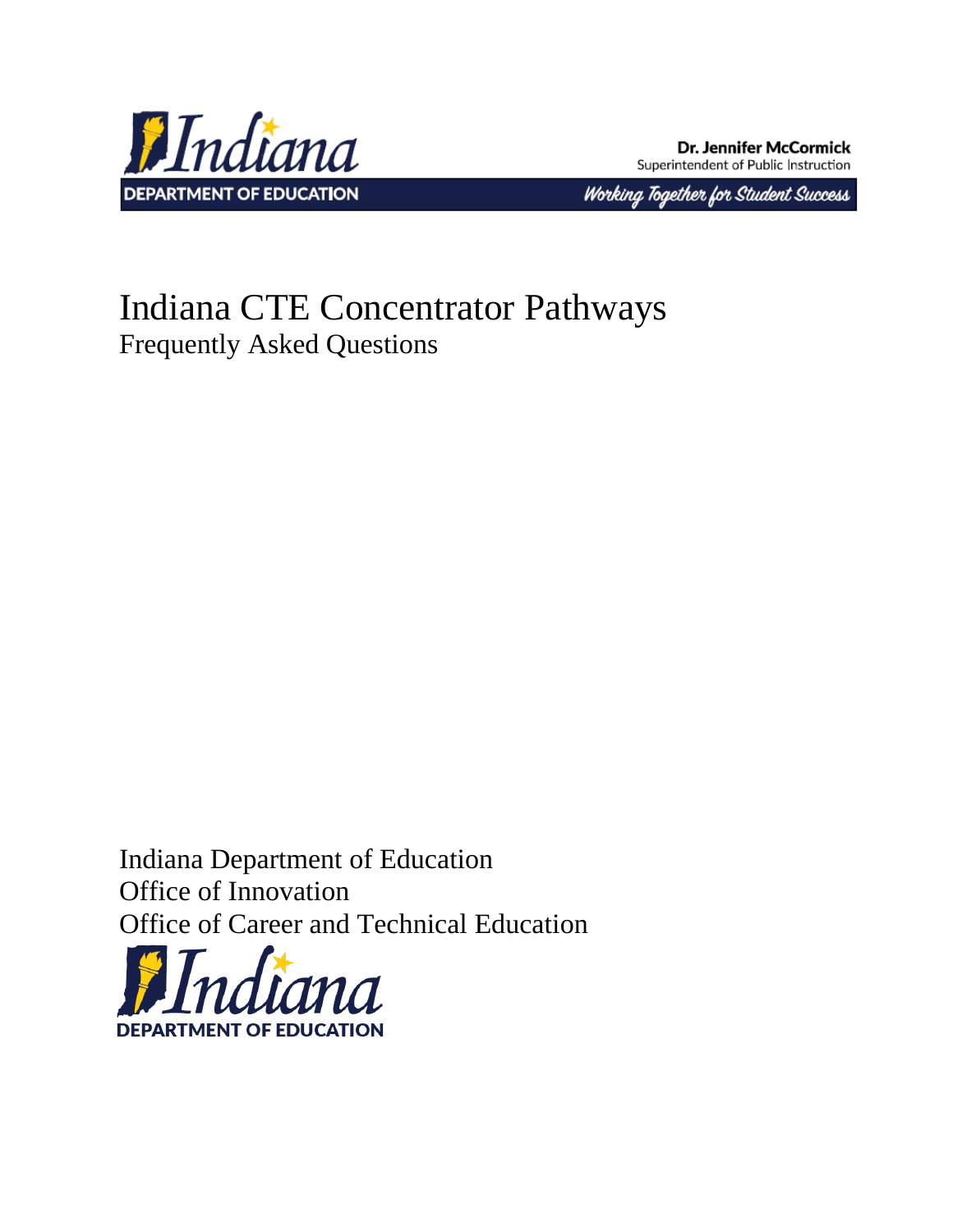# **CONTENTS**

*[General Information](#page-1-0)*

*[Q1: What criteria were used to determine the course sequences?](#page-2-0)*

*[Q2: Where can I find the Perkins IV and Perkins V CTE Pathway Courses?](#page-2-1)*

*[Q3: Are students required to complete one course from each Concentrator column when multiple courses](#page-2-2)  [are listed?](#page-2-2)*

*[Q4: Are students required to take the prerequisites as listed in the state-approved Course Titles and](#page-2-3)  [Descriptions?](#page-2-3)*

*[Q5: Is there a possibility that prerequisites for CTE concentrator courses will be changed to allow more](#page-3-0)  [flexibility for scheduling?](#page-3-0)*

*[Q6: Will the course count if a student only takes one semester or only earns half the credits?](#page-3-1)*

*[Q7: If students earn a state approved industry certification, do they also have to complete the CTE](#page-3-2)  [Concentrator courses in order to meet the Postsecondary Ready Competencies for Graduation Pathways](#page-3-2)  [purposes?](#page-3-2)*

*[Q8: Can the Work Based Learning Capstone Course or Special Topics Courses be used as a substitute for](#page-3-3)  [one of the Concentrator Courses?](#page-3-3)*

*[Q9: Do AP Computer Science courses count as concentrator courses?](#page-3-4)*

*[Q10: How is concentrator status affected for students who transfer from other schools/states and who](#page-4-0)  [have missed a semester of an A or B course?](#page-4-0)*

*[Q11: What are the recommendations to schools for the 2019-2020 School Year?](#page-4-1)*

<span id="page-1-0"></span>*[Q12: Is there an opportunity for schools to provide suggestions or additions to the Perkins V](#page-4-2)  [Concentrator list?](#page-4-2)*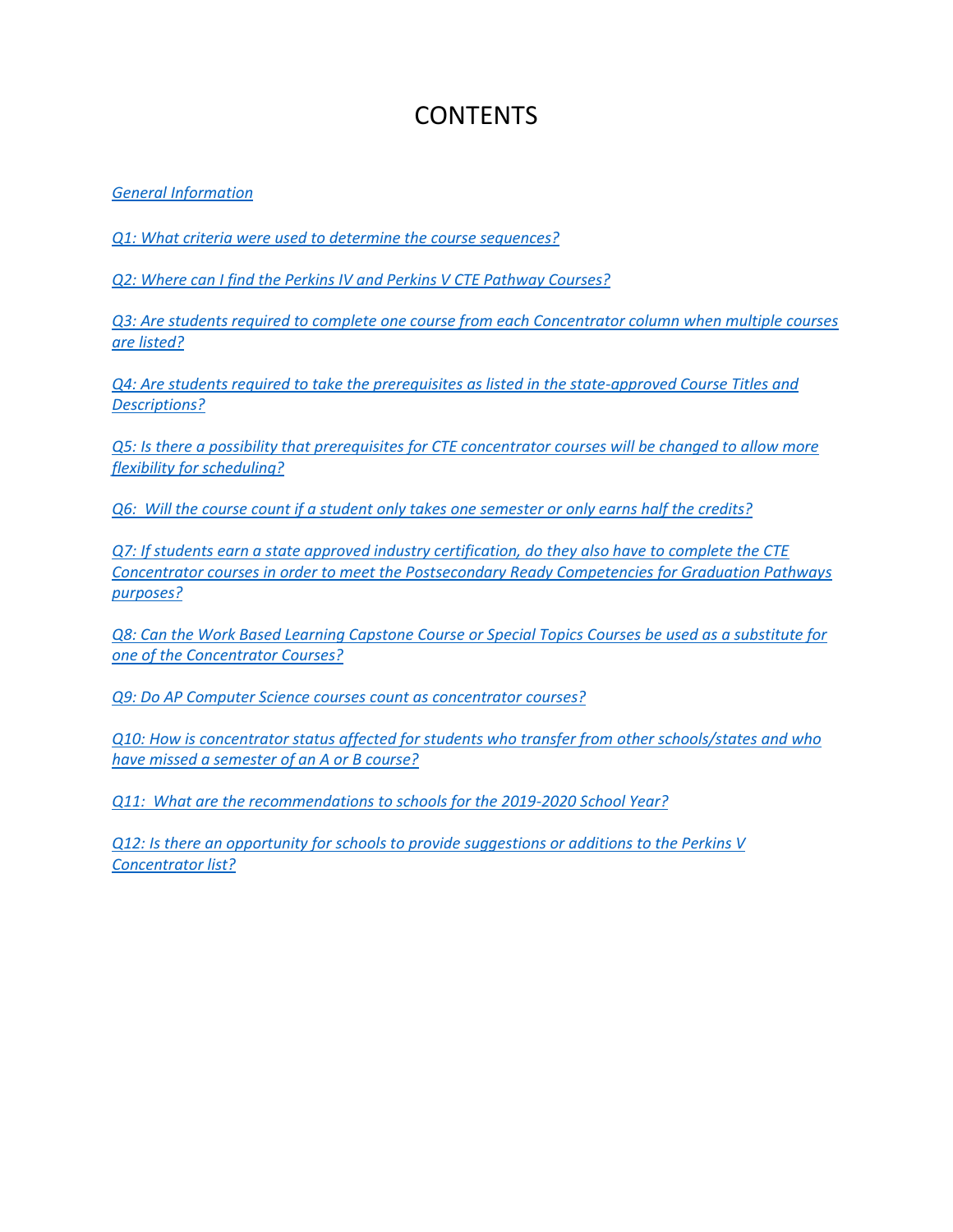#### *General Information:*

On December 12, 2018, the Indiana State Board of Education (SBOE) approved Career and Technical Education(CTE) course sequences that will meet the CTE Concentrator option to fulfill postsecondaryready competencies for graduation requirements. A total of 64 CTE pathways were realigned to the new two-course definition of a CTE Concentrator in Perkins V. The new Perkins V definition for a CTE Concentrator was approved at the November SBOE Meeting.

*Perkins V Concentrator Definition A CTE Concentrator must earn a C average after completing at least two non-duplicative, advanced courses (courses beyond introductory level) within a single program or program of study.*

The Indiana Department of Education designated these concentrator course sequences as a means to help schools transition from a focus on offering foundational and introductory courses to more specific and occupationally aligned coursework that leads to a credential of value.

The CTE pathway options and the Perkins IV six-credit CTE Concentrator definition will remain in effect for all graduation cohorts through the Class of 2022 or when a school opts students into the Perkins V definition. The Class of 2023 and beyond are required to use the Perkins V definition.

#### <span id="page-2-0"></span>*Q1: What criteria were used to determine the course sequences?*

Answer: The goal was to develop course sequences that encourage persistence in a program of study and that lead to credentials of value to make CTE Concentrators more employable and/or enrollable. In order to meet the goal, only advanced courses, those above an introductory level, were selected. Whenever possible, only courses eligible for dual credits were included as Concentrator courses. If more than two courses were available, we considered how well the courses met postsecondary requirements.

# <span id="page-2-1"></span>*Q2: Where can I find the Perkins IV and Perkins V CTE Pathway Courses?*

Answer: Follow the link to the [CTE Pathways](https://www.doe.in.gov/wf-stem/career-and-technical-education-pathways) page and click on the links for Perkins IV (2019-2022 cohorts) and Perkins V (2023 cohort) at the top of the page.

#### <span id="page-2-2"></span>*Q3: Are students required to complete one course from each Concentrator column when multiple courses are listed?*

*Answer:* Students will only need to complete one course from the Concentrator A column and one course from the Concentrator B column.

# <span id="page-2-3"></span>*Q4: Are students required to take the prerequisites as listed in the state-approved Course Titles and Descriptions?*

Answer: The prerequisites for each course were considered when developing the course sequences. Students must meet all **required** prerequisites listed in the 2019-2020 Course Titles and Descriptions (CTD) when completing a Perkins V Concentrator sequence. If there is a discrepancy between the CTD and other documents, the CTD takes precedence. A grace period has been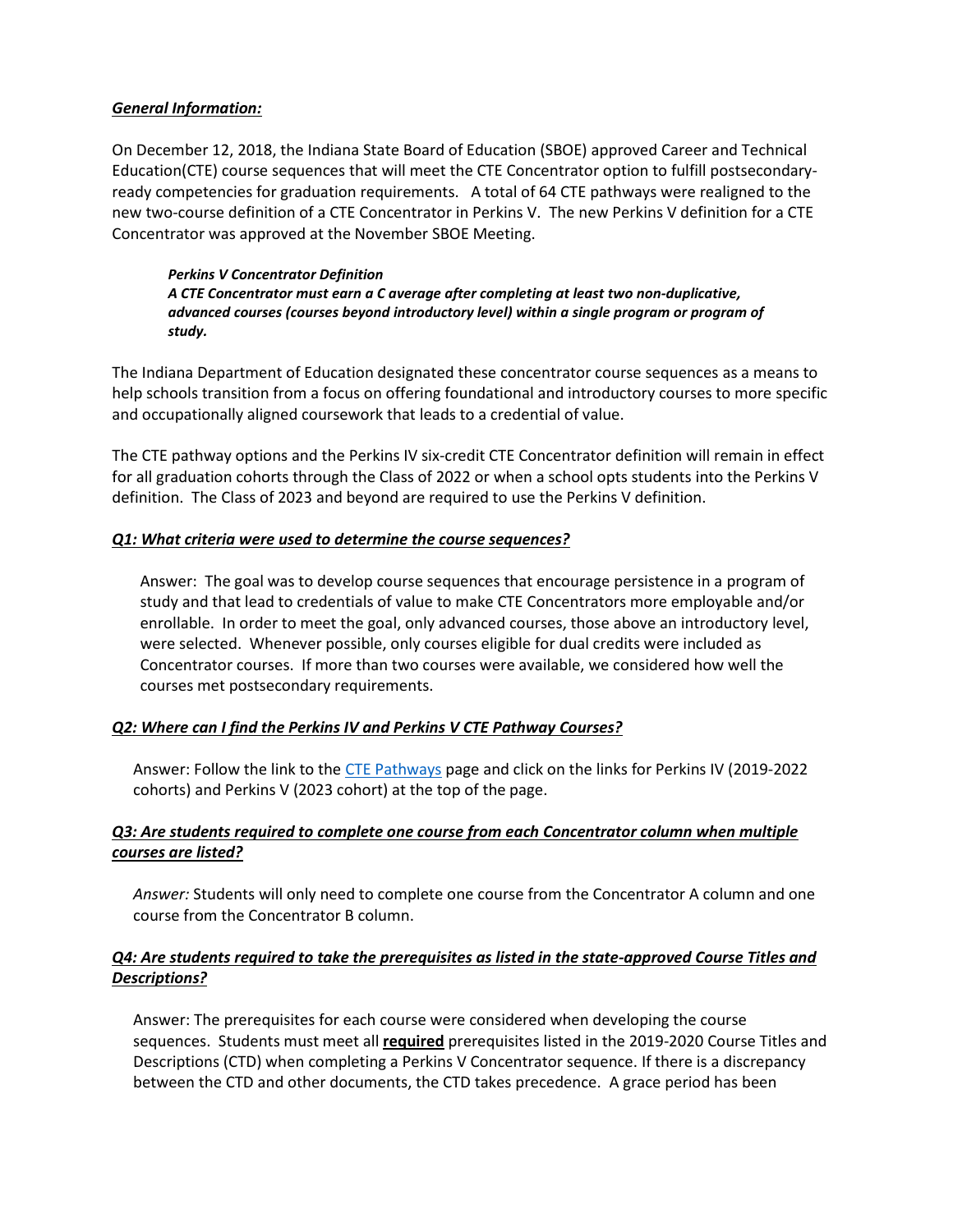provided for students in the 2019-2022 cohorts who are working to complete Perkins IV pathways. Please follow the link to the [guidance document](https://www.doe.in.gov/sites/default/files/wf-stem/perkins-concentrator-guidance.pdf) for complete details.

Prerequisites also help determine whether a student must take Concentrator A before they take Concentrator B. If the Concentrator A course is listed in the CTD as a required prerequisite for the Concentrator B course, then the Concentrator A course must be taken first. If the Concentrator A course is not listed as a prerequisite then the two courses may be taken in either order.

# <span id="page-3-0"></span>*Q5: Is there a possibility that prerequisites for CTE concentrator courses will be changed to allow more flexibility for scheduling?*

Answer: We will continue to review the concentrator courses and will accept suggestions for course additions, prerequisites and sequences through June 30.

#### <span id="page-3-1"></span>*Q6: Will the course count if a student only takes one semester or only earns half the credits?*

Answer: In order to count toward Concentrator Status, a student must complete the course by meeting the credit requirements as they are listed in the Course Titles and Descriptions. If the course is designated a year-long course then the student would need to complete and earn credits for both semesters of the course.

# <span id="page-3-2"></span>*Q7: If students earn a state approved industry certification, do they also have to complete the CTE Concentrator courses in order to meet the Postsecondary Ready Competencies for Graduation Pathways purposes?*

Answer: There is no requirement for students to be enrolled in or to complete a CTE course if a student can earn a certification without doing so. Earning either concentrator status or earning an industry certification will meet the Postsecondary-Readiness competency for Graduation Pathways.

# <span id="page-3-3"></span>*Q8: Can the Work Based Learning Capstone Course or a Special Topics Courses be used as a substitute for one of the concentrator courses?*

Answer: The Work Based Learning Capstone and Special Topics courses were not approved as advanced courses and cannot be used to replace either the Concentrator A or the Concentrator B course. Schools are highly encouraged to embed work based learning opportunities into Level II or other advanced CTE courses. Per requests from some schools, Special Topic courses have been added to the list of ideas to review this summer.

# <span id="page-3-4"></span>*Q9: Do AP Computer Science courses count as concentrator courses?*

Answer: *AP Computer Science Principles* and *AP Computer Science A* were both added to the Perkins IV CTE Pathways as equivalent courses to Computer Science I and Computer Science II. We will continue to review the concentrator courses and will accept suggestions for course additions and sequences through June 30.